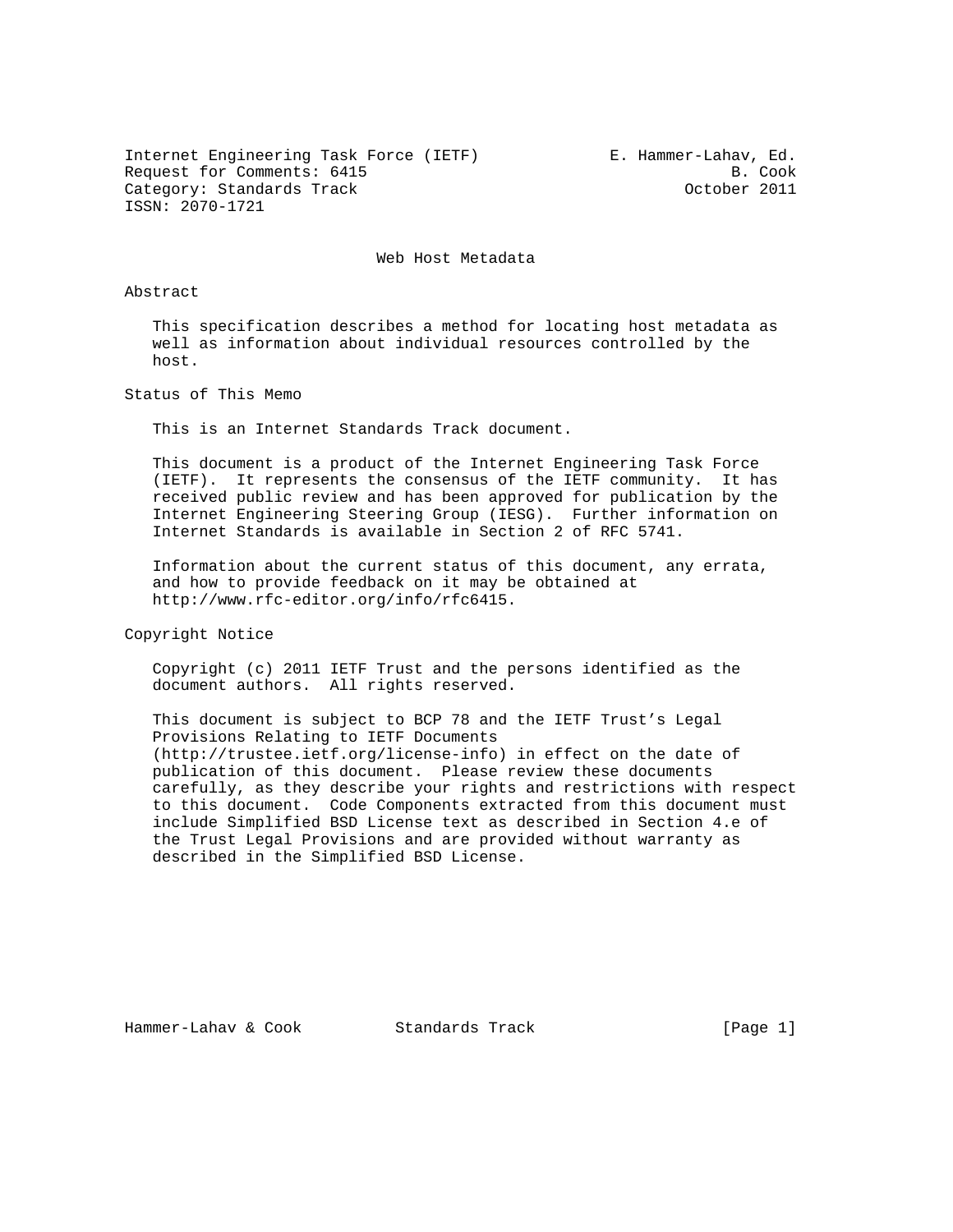|  |  | Table of Contents |
|--|--|-------------------|
|--|--|-------------------|

| 1.1.1. Processing Resource-Specific Information 4 |  |
|---------------------------------------------------|--|
|                                                   |  |
| 2.1                                               |  |
| $\mathcal{R}$                                     |  |
|                                                   |  |
|                                                   |  |
|                                                   |  |
|                                                   |  |
|                                                   |  |
| 5.                                                |  |
|                                                   |  |
| $6.1.$ The "host-meta" Well-Known URI 11          |  |
| 6.2. The "host-meta.json" Well-Known URI 11       |  |
|                                                   |  |
|                                                   |  |
|                                                   |  |
|                                                   |  |
|                                                   |  |

# 1. Introduction

 Web-based protocols often require the discovery of host policy or metadata, where "host" is not a single resource but the entity controlling the collection of resources identified by Uniform Resource Identifiers (URIs) with a common URI host [RFC3986], which can be served by one or more servers.

 While web protocols have a wide range of metadata needs, they often use metadata that is concise, has simple syntax requirements, and can benefit from storing their metadata in a common location used by other related protocols.

 Because there is no URI or representation available to describe a host, many of the methods used for associating per-resource metadata (such as HTTP headers) are not available. This often leads to the overloading of the root HTTP resource (e.g., 'http://example.com/') with host metadata that is not specific or relevant to the root resource itself.

 This document defines a lightweight metadata document format for describing hosts (thus the name "host-meta"), intended for use by web-based protocols. This document also registers the well-known URI suffix "host-meta" in the Well-Known URI Registry established by [RFC5785].

Hammer-Lahav & Cook Standards Track [Page 2]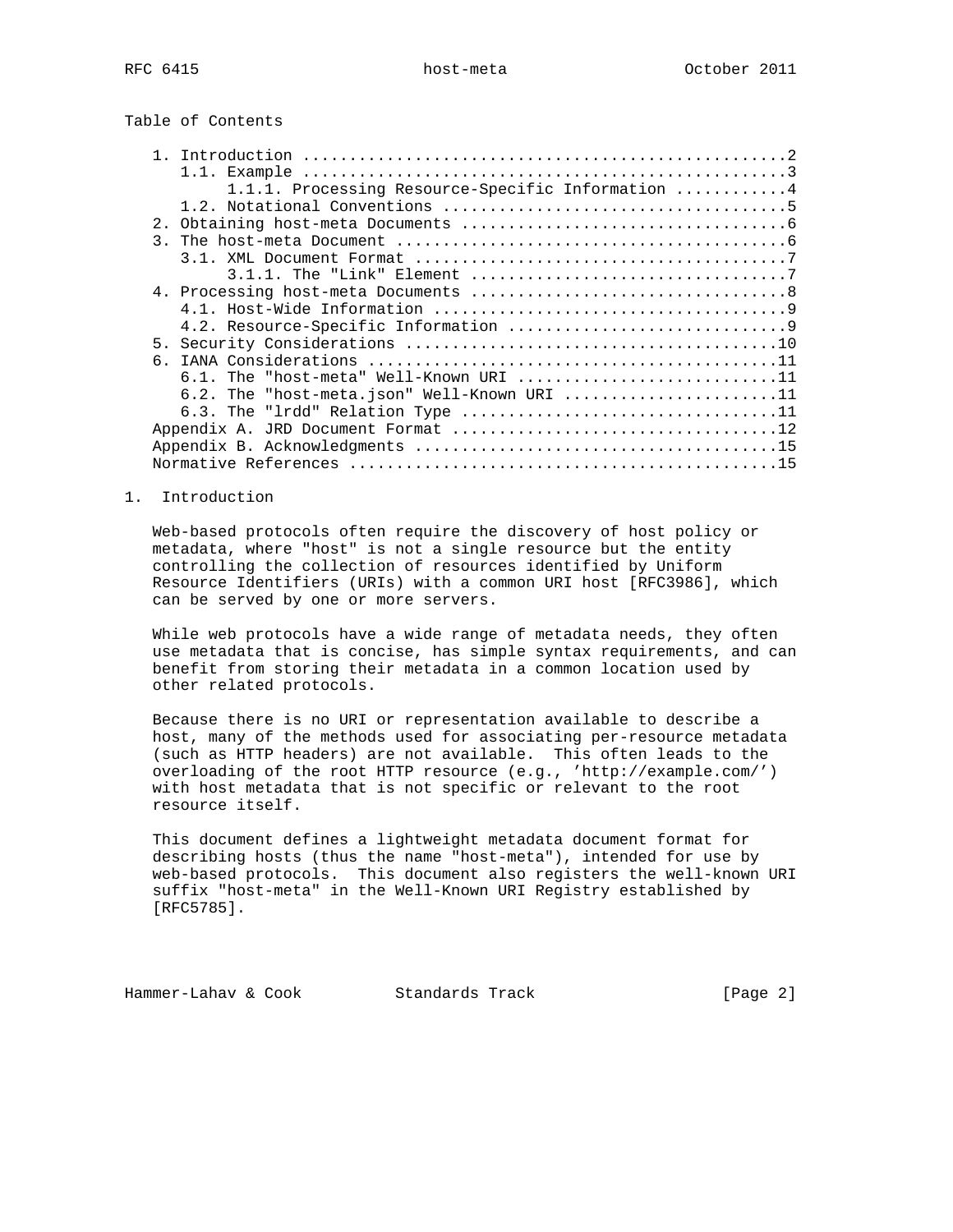In addition, there are times when a host-wide scope for policy or metadata is too coarse-grained. host-meta provides two mechanisms for providing resource-specific information:

- o Link Templates links using a URI template instead of a fixed target URI, providing a way to define generic rules for generating resource-specific links by applying the individual resource URI to the template.
- o Link-based Resource Descriptor Documents (LRDD, pronounced 'lard') - descriptor documents providing resource-specific information, typically information that cannot be expressed using link templates. LRDD documents are linked to resources or host-meta documents using link templates with the "lrdd" relation type.
- 1.1. Example

 The following is a simple host-meta document including both host-wide and resource-specific information for the 'example.com' host:

```
 <?xml version='1.0' encoding='UTF-8'?>
 <XRD xmlns='http://docs.oasis-open.org/ns/xri/xrd-1.0'>
   <!-- Host-Wide Information -->
   <Property type='http://protocol.example.net/version'>1.0</Property>
   <Link rel='copyright'
   href='http://example.com/copyright' />
   <!-- Resource-specific Information -->
   <Link rel='hub'
   template='http://example.com/hub' />
   <Link rel='lrdd'
    type='application/xrd+xml'
    template='http://example.com/lrdd?uri={uri}' />
   <Link rel='author'
    template='http://example.com/author?q={uri}' />
```
# $\langle$  / XRD $\rangle$

Hammer-Lahav & Cook Standards Track [Page 3]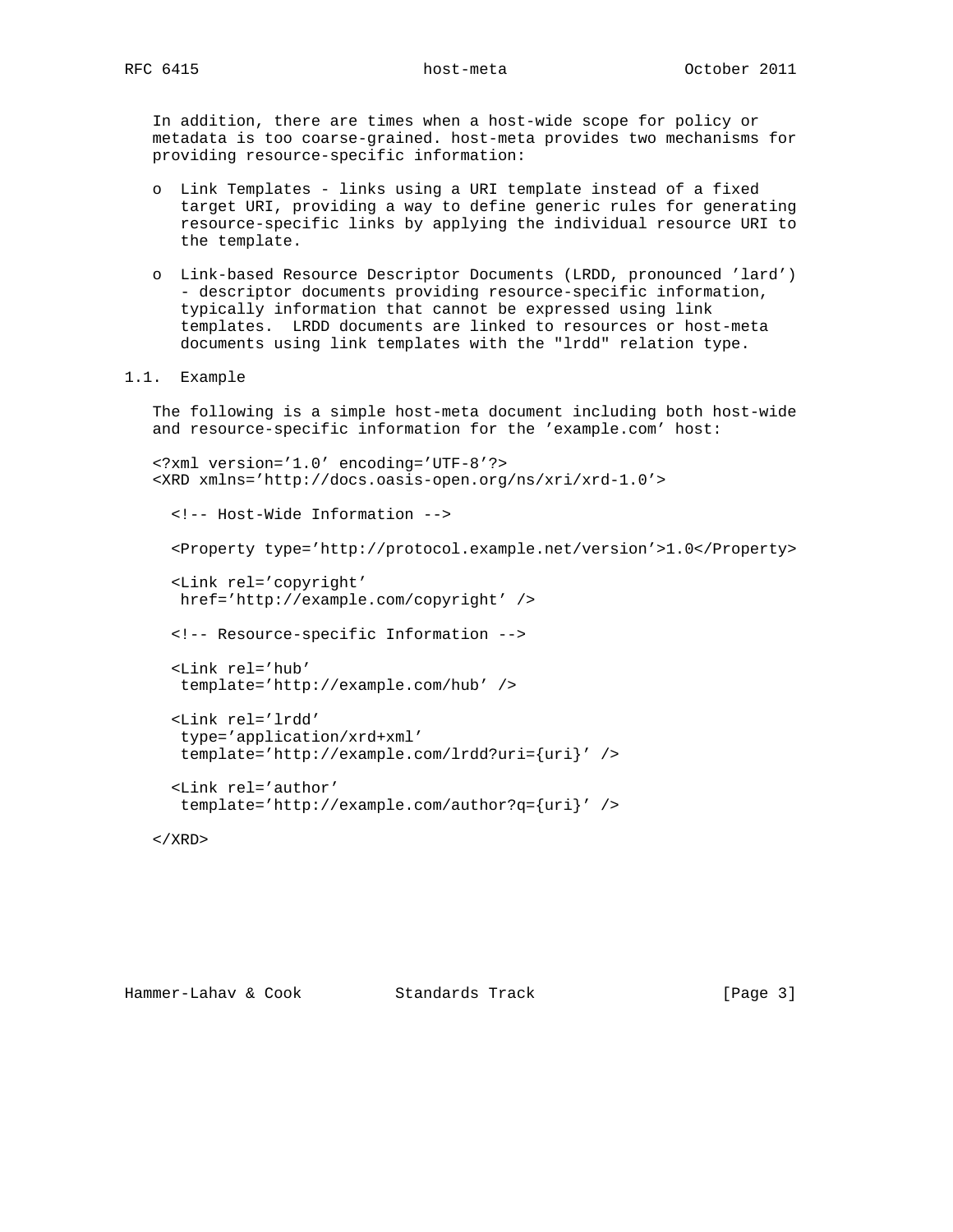The host-wide information that applies to the host in its entirety provided by the document includes:

- o An "http://protocol.example.net/version" host property with a value of "1.0".
- o A link to the host's copyright policy ("copyright").

The resource-specific information provided by the document includes:

- o A link template for receiving real-time updates ("hub") about individual resources. Since the template does not include a template variable, the target URI is identical for all resources.
- o A LRDD document link template ("lrdd") for obtaining additional resource-specific information contained in a separate document for each individual resource.
- o A link template for finding information about the author of individual resources ("author").
- 1.1.1. Processing Resource-Specific Information

 When looking for information about an individual resource -- for example, the resource identified by 'http://example.com/xy' -- the resource URI is applied to the templates found, producing the following links:

```
 <Link rel='hub'
 href='http://example.com/hub' />
 <Link rel='lrdd'
 type='application/xrd+xml'
 href='http://example.com/lrdd?uri=http%3A%2F%2Fexample.com%2Fxy' />
```

```
 <Link rel='author'
 href='http://example.com/author?q=http%3A%2F%2Fexample.com%2Fxy' />
```

```
 The LRDD document for 'http://example.com/xy' (obtained via an HTTP
 "GET" request):
```
 <?xml version='1.0' encoding='UTF-8'?> <XRD xmlns='http://docs.oasis-open.org/ns/xri/xrd-1.0'>

<Subject>http://example.com/xy</Subject>

<Property type='http://spec.example.net/color'>red</Property>

Hammer-Lahav & Cook Standards Track (Page 4)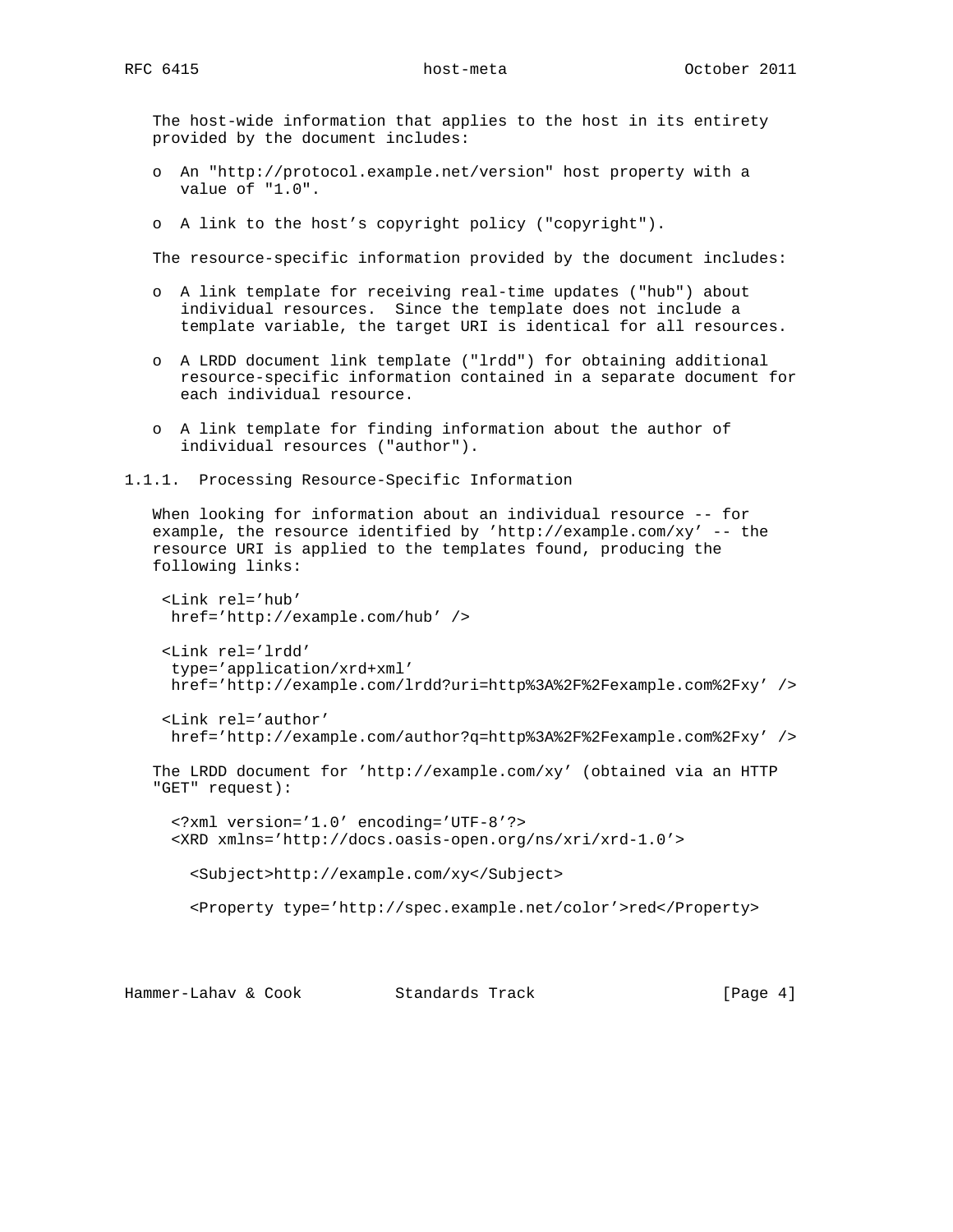```
RFC 6415 host-meta host-meta October 2011
```

```
 <Link rel='hub'
     href='http://example.com/another/hub' />
     <Link rel='author'
     href='http://example.com/john' />
  \langle / XRD\rangle Together, the information available about the individual resource
 (presented as an Extensible Resource Descriptor (XRD) document for
 illustration purposes) is:
 <?xml version='1.0' encoding='UTF-8'?>
 <XRD xmlns='http://docs.oasis-open.org/ns/xri/xrd-1.0'>
  <Subject>http://example.com/xy</Subject>
  <Property type='http://spec.example.net/color'>red</Property>
  <Link rel='hub'
  href='http://example.com/hub' />
  <Link rel='hub'
  href='http://example.com/another/hub' />
  <Link rel='author'
  href='http://example.com/john' />
  <Link rel='author'
  href='http://example.com/author?q=http%3A%2F%2Fexample.com%2Fxy' />
```
 $\langle$  / XRD $\rangle$ 

 Note that the order of links matters and is based on their original order in the host-meta and LRDD documents. For example, the "hub" link obtained from the host-meta link template has a higher priority than the link found in the LRDD document because the host-meta link appears before the "lrdd" link.

 On the other hand, the "author" link found in the LRDD document has a higher priority than the link found in the host-meta document because it appears after the "lrdd" link.

1.2. Notational Conventions

 The key words "MUST", "MUST NOT", "REQUIRED", "SHALL", "SHALL NOT", "SHOULD", "SHOULD NOT", "RECOMMENDED", "NOT RECOMMENDED", "MAY", and "OPTIONAL" in this document are to be interpreted as described in [RFC2119].

Hammer-Lahav & Cook Standards Track (Page 5)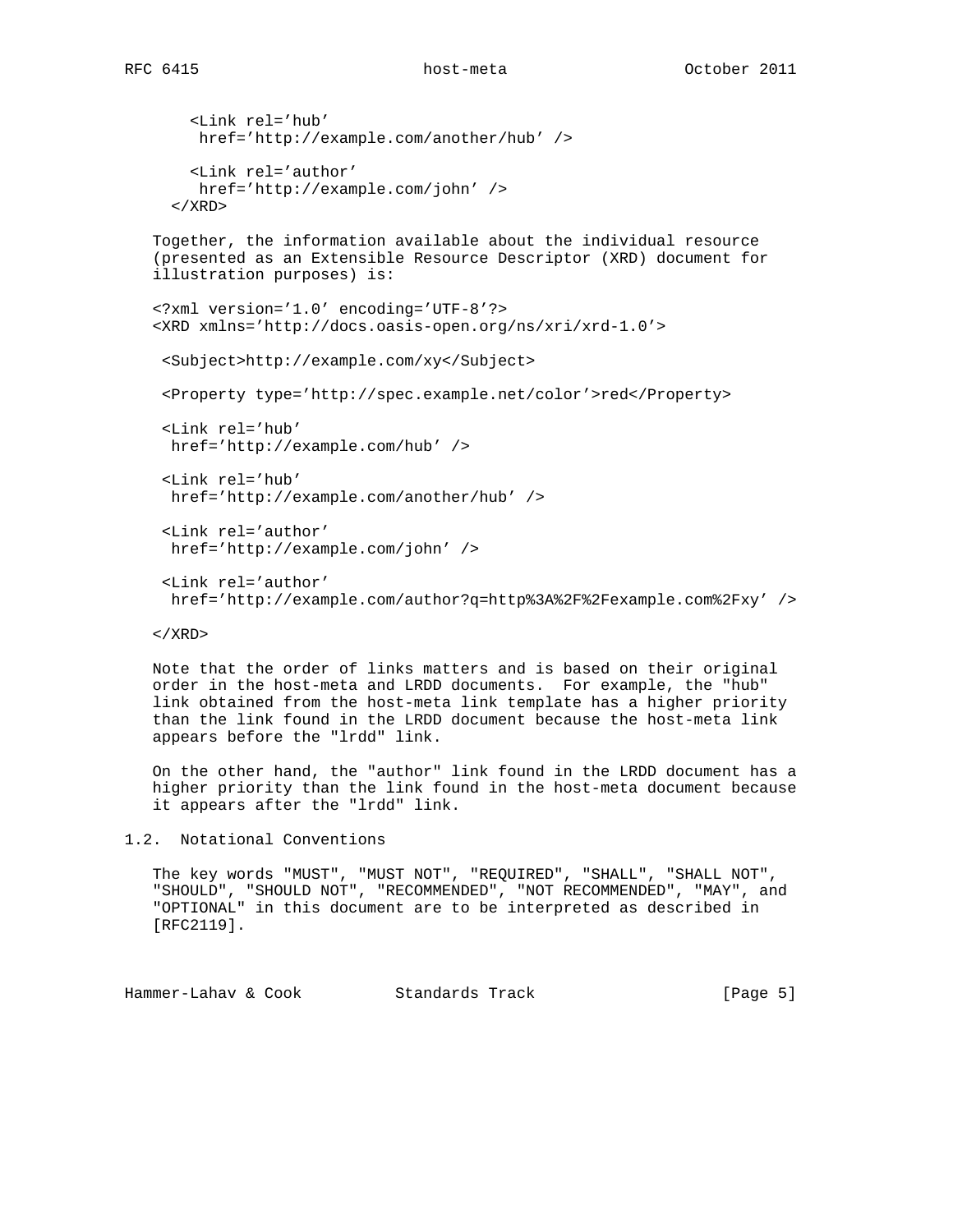This document uses the Augmented Backus-Naur Form (ABNF) notation of [RFC5234]. Additionally, the following rules are included from [RFC3986]: reserved, unreserved, and pct-encoded.

2. Obtaining host-meta Documents

 The client obtains the host-meta document for a given host by sending an HTTP [RFC2616] or an HTTPS [RFC2818] GET request to the host for the "/.well-known/host-meta" path, using the default ports defined for each protocol (e.g., port 80 for HTTP and port 443 for HTTPS). The scope and meaning of host-meta documents obtained via other protocols or ports is undefined.

 The server MUST support at least one protocol but MAY support both. If both protocols are supported, they MUST produce the same document.

 The decision as to which protocol is used to obtain the host-meta document has significant security ramifications, as described in Section 5.

 For example, the following request is used to obtain the host-meta document for the 'example.com' host:

 GET /.well-known/host-meta HTTP/1.1 Host: example.com

 If the server response indicates that the host-meta resource is located elsewhere (a 301, 302, or 307 response status code), the client SHOULD try to obtain the resource from the location provided in the response. This means that the host-meta document for one host MAY be retrieved from another host. Likewise, if the resource is not available or does not exist (e.g., a 404 or 410 response status code), the client SHOULD infer that metadata is not available via this mechanism.

 The host-meta document SHOULD be served with the "application/xrd+xml" media type.

3. The host-meta Document

 The host-meta document uses the XRD 1.0 document format as defined by [OASIS.XRD-1.0], which provides a simple and extensible XML-based schema for describing resources. This specification defines additional processing rules needed to describe hosts. Documents MAY include any elements included in the XRD 1.0 schema that are not explicitly excluded by this specification.

Hammer-Lahav & Cook Standards Track (Page 6)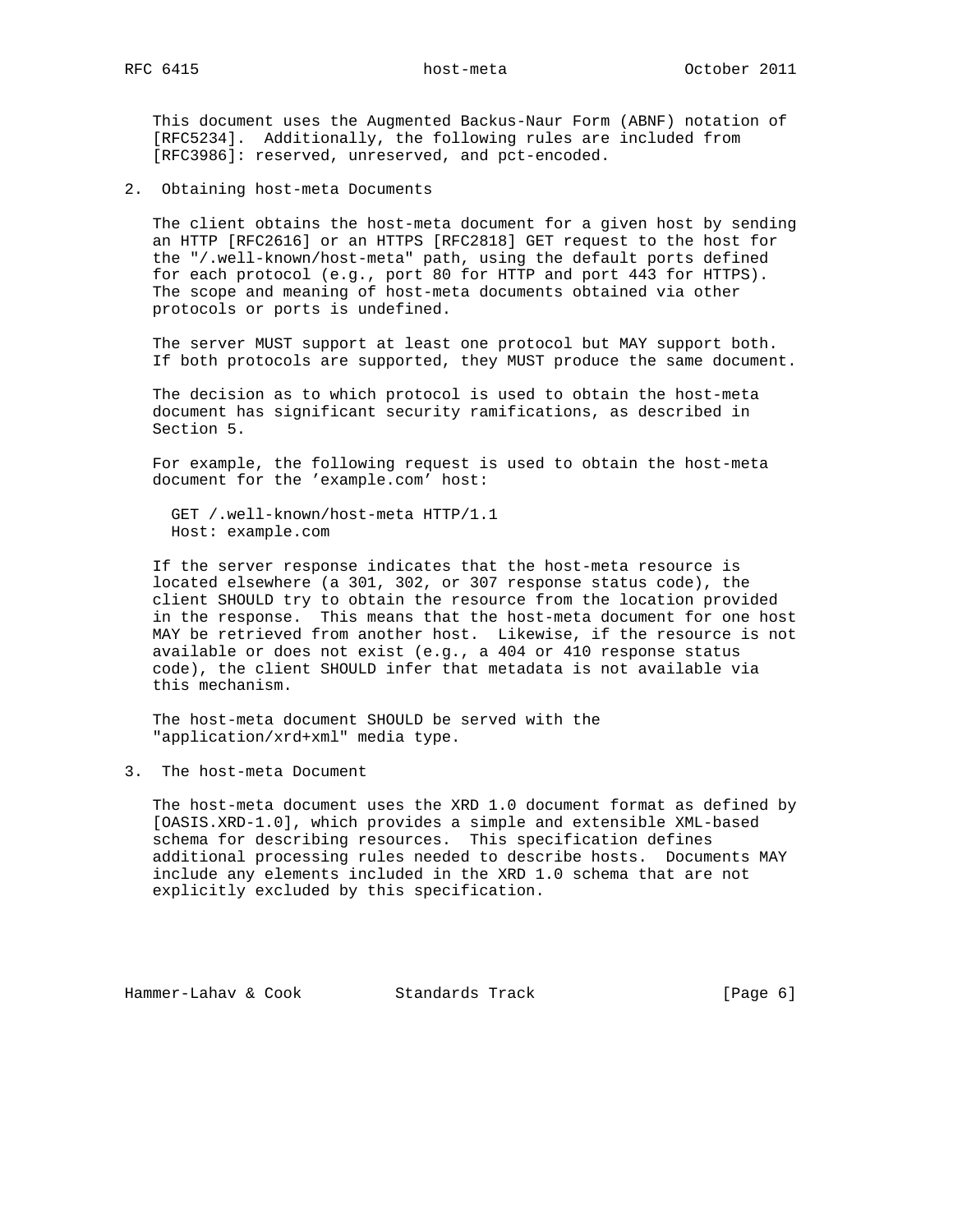The server MAY offer alternative representations of any XRD document it serves (host-meta, LRDD, or other XRD-based documents). The client MAY request a particular representation using the HTTP "Accept" request header field. If no "Accept" request header field is included with the request, or if the client requests an "application/xrd+xml" representation, the server MUST respond using the REQUIRED XRD 1.0 XML representation described in Section 3.1.

 Applications using the host-meta document MAY require the server to provide a specific alternative representation in addition to the XRD 1.0 XML representation when explicitly requested by the client.

 A JavaScript Object Notation (JSON) Resource Descriptor, known as JRD, is described in Appendix A. It is RECOMMENDED that servers offer the JRD representation in addition to the XRD representation.

3.1. XML Document Format

 The host-meta document root MUST be an "XRD" element. The document SHOULD NOT include a "Subject" element, as at this time no URI is available to identify hosts. The use of the "Alias" element in host-meta is undefined and NOT RECOMMENDED.

 The subject (or "context IRI", as defined by [RFC5988]) of the XRD "Property" and "Link" elements is the host described by the host-meta document. However, the subject of "Link" elements with a "template" attribute is the individual resource whose URI is applied to the link template, as described in Section 3.1.1.

3.1.1. The "Link" Element

 The XRD "Link" element, when used with the "href" attribute, conveys a link relation between the host described by the document and a common target URI.

 For example, the following link declares a common copyright license for the entire scope:

<Link rel='copyright' href='http://example.com/copyright' />

 However, a "Link" element with a "template" attribute conveys a relation whose context is an individual resource within the host-meta document scope, and whose target is constructed by applying the context resource URI to the template. The template string MAY contain a URI string without any variables to represent a resource level relation that is identical for every individual resource.

Hammer-Lahav & Cook Standards Track [Page 7]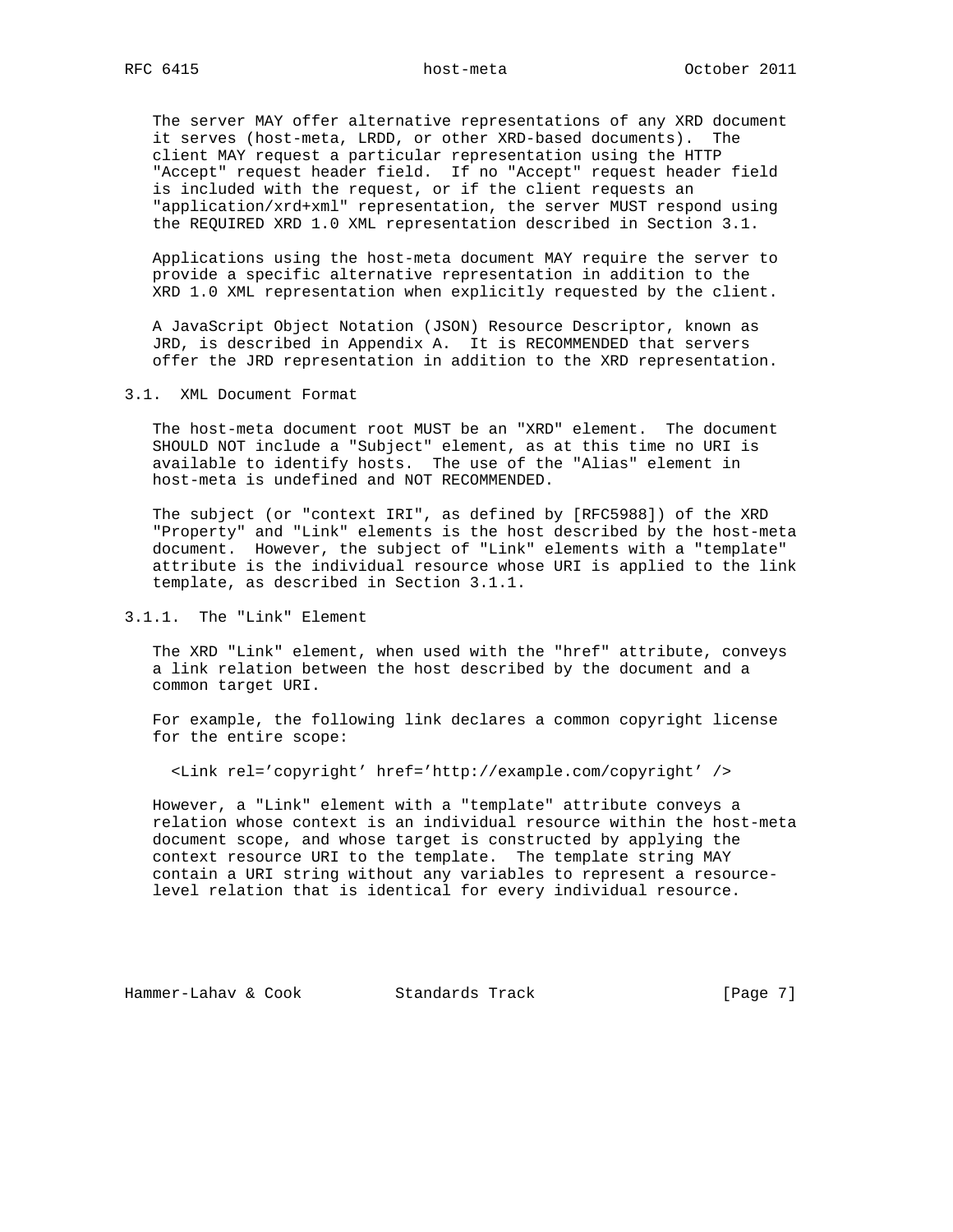For example, a blog with multiple authors can provide information about each article's author by providing an endpoint with a parameter set to the URI of each article. Each article has a unique author, but all share the same pattern of where that information is located:

 <Link rel='author' template='http://example.com/author?article={uri}' />

3.1.1.1. Template Syntax

 This specification defines a simple template syntax for URI transformation. A template is a string containing brace-enclosed ("{}") variable names marking the parts of the string that are to be substituted by the corresponding variable values.

 Before substituting template variables, values MUST be encoded using UTF-8, and any character other than unreserved (as defined by [RFC3986]) MUST be percent-encoded per [RFC3986].

 This specification defines a single variable -- "uri" -- as the entire context resource URI. Protocols MAY define additional relation-specific variables and syntax rules, but SHOULD only do so for protocol-specific relation types, and MUST NOT change the meaning of the "uri" variable. If a client is unable to successfully process a template (e.g., unknown variable names, unknown or incompatible syntax), the parent "Link" element SHOULD be ignored.

The template syntax ABNF follows:

|          | URI-Template = $*($ uri-char / variable $)$                                    |
|----------|--------------------------------------------------------------------------------|
| variable | = $"\{ " var-name " }"$                                                        |
| uri-char | = (reserved / unreserved / pct-encoded )                                       |
| var-name | $=$ $\frac{1}{2}$ $\frac{1}{2}$ .69 / ( $1$ *var-char ) ; "uri" or other names |
| var-char | $=$ ALPHA / DIGIT / "." / " "                                                  |

For example:

 Input: http://example.com/r?f=1 Template: http://example.org/?q={uri} Output: http://example.org/?q=http%3A%2F%2Fexample.com%2Fr%3Ff%3D1

4. Processing host-meta Documents

 Once the host-meta document has been obtained, the client processes its content based on the type of information desired: host-wide or resource-specific.

Hammer-Lahav & Cook Standards Track (Page 8)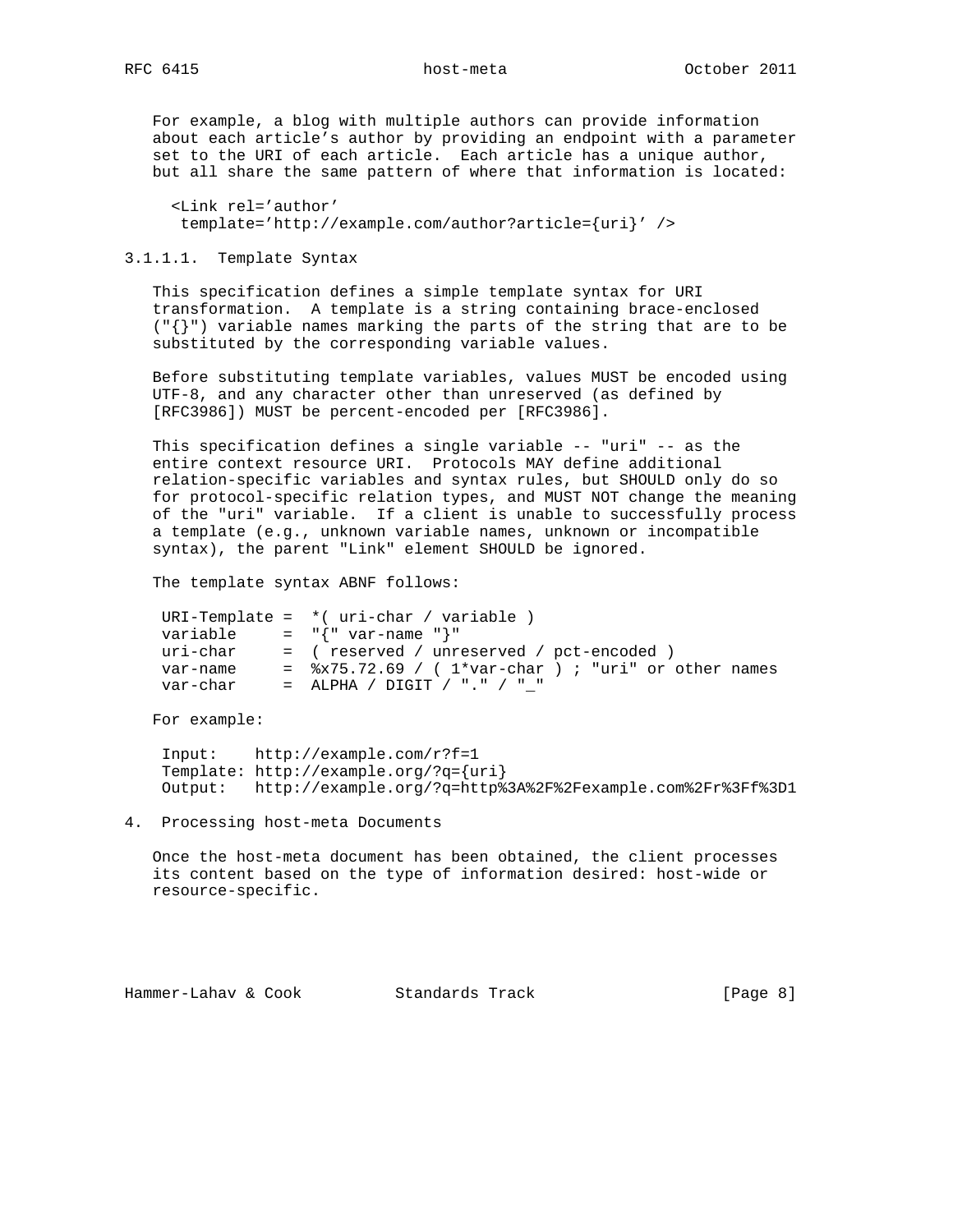Clients usually look for a link with a specific relation type or other attributes. In such cases, the client does not need to process the entire host-meta document and all linked LRDD documents, but instead process the various documents in their prescribed order until the desired information is found.

 Protocols using host-meta must indicate whether the information they seek is host-wide or resource-specific -- for example, "obtain the first host-meta resource-specific link using the 'author' relation type". If both types are used for the same purpose (e.g., first look for resource-specific, then look for host-wide), the protocol must specify the processing order.

4.1. Host-Wide Information

 When looking for host-wide information, the client MUST ignore any "Link" elements with a "template" attribute, as well as any link using the "lrdd" relation type. All other elements are scoped as host-wide.

4.2. Resource-Specific Information

 Unlike host-wide information, which is contained solely within the host-meta document, resource-specific information is obtained from host-meta link templates, as well as from linked LRDD documents.

 When looking for resource-specific information, the client constructs a resource descriptor by collecting and processing all the host-meta link templates. For each link template:

- 1. The client applies the URI of the desired resource to the template, producing a resource-specific link.
- 2. If the link's relation type is other than "lrdd", the client adds the link to the resource descriptor in order.
- 3. If the link's relation type is "lrdd":
	- 3.1. The client obtains the LRDD document by following the scheme-specific rules for the LRDD document URI. If the document URI scheme is "http" or "https", the document is obtained via an HTTP "GET" request to the identified URI. If the HTTP response status code is 301, 302, or 307, the client MUST follow the redirection response and repeat the request with the provided location.

Hammer-Lahav & Cook Standards Track [Page 9]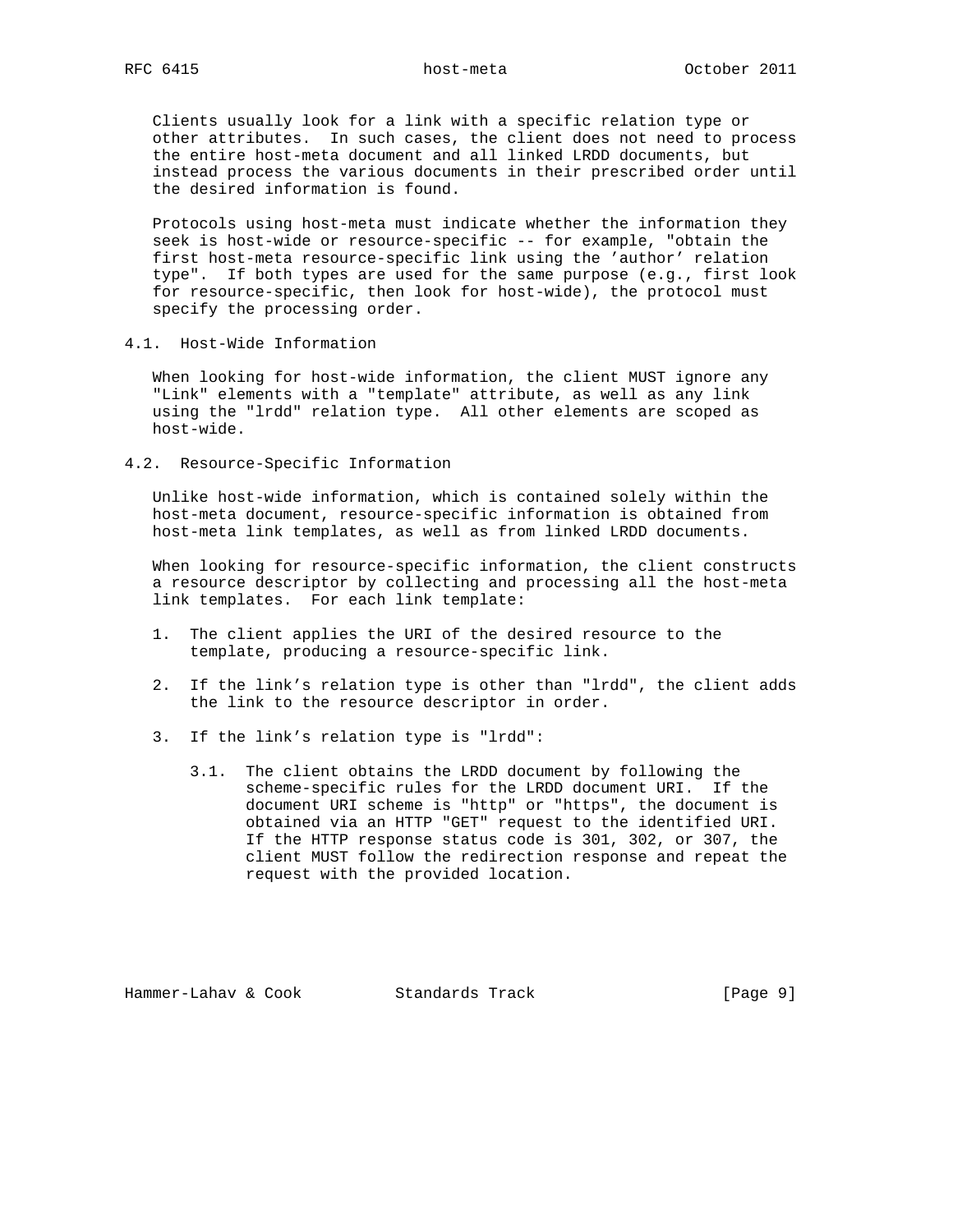- 3.2. The client adds any links found in the LRDD document to the resource descriptor in order, except for any link using the "lrdd" relation type (processing is limited to a single level of inclusion). When adding links, the client SHOULD retain any extension attributes and child elements if present (e.g., <Property> or <Title> elements).
- 3.3. The client adds any resource properties found in the LRDD document to the resource descriptor in order (e.g., <Alias> or <Property> child elements of the LRDD document <XRD> root element).
- 5. Security Considerations

 The host-meta document is designed to be used by other applications explicitly "opting-in" to use the facility. Therefore, any such application MUST review the specific security implications of using host-meta documents. By itself, this specification does not provide any protections or guarantees that any given host-meta document is under the control of the appropriate entity as required by each application.

 The metadata returned by the host-meta resource is presumed to be under the control of the appropriate authority and representative of all the resources described by it. If this resource is compromised or otherwise under the control of another party, it may represent a risk to the security of the server and data served by it, depending on the applications using it.

 Applications utilizing the host-meta document where the authenticity of the information is necessary MUST require the use of the HTTPS protocol and MUST NOT produce a host-meta document using other means. In addition, such applications MUST require that any redirection leading to the retrieval of a host-meta document also utilize the HTTPS protocol.

 Since the host-meta document is authoritative for the entire host, not just the authority (combination of scheme, host, and port) of the host-meta document server, applications MUST ensure that using a host-meta document for another URI authority does not represent a potential security exploit.

 Protocols using host-meta templates must evaluate the construction of their templates as well as any protocol-specific variables or syntax to ensure that the templates cannot be abused by an attacker. For example, a client can be tricked into following a malicious link due to a poorly constructed template that produces unexpected results when its variable values contain unexpected characters.

Hammer-Lahav & Cook Standards Track [Page 10]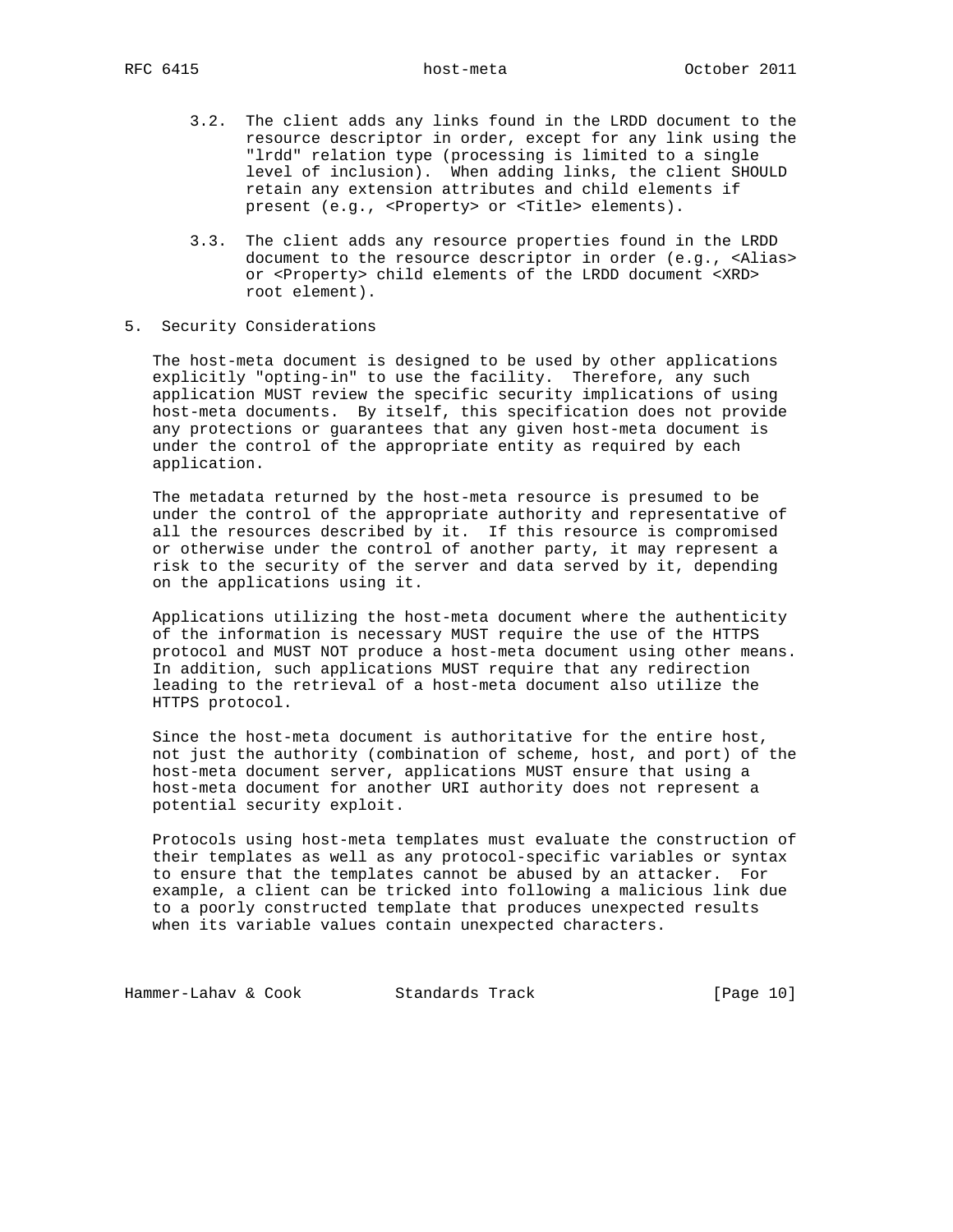- 6. IANA Considerations
- 6.1. The "host-meta" Well-Known URI

 This specification registers the "host-meta" well-known URI in the Well-Known URI Registry as defined by [RFC5785].

URI suffix: host-meta

Change controller: IETF

Specification document(s): RFC 6415

- Related information: The "host-meta" documents obtained from the same host using the HTTP and HTTPS protocols (using default ports) MUST be identical.
- 6.2. The "host-meta.json" Well-Known URI

 This specification registers the "host-meta.json" well-known URI in the Well-Known URI Registry as defined by [RFC5785].

URI suffix: host-meta.json

Change controller: IETF

Specification document(s): RFC 6415

- Related information: The "host-meta.json" documents obtained from the same host using the HTTP and HTTPS protocols (using default ports) MUST be identical.
- 6.3. The "lrdd" Relation Type

 This specification registers the "lrdd" relation type in the Link Relation Type Registry defined by [RFC5988]:

Relation Name: lrdd

 Description: Refers to further information about the link's context, expressed as a LRDD ("Link-based Resource Descriptor Document") resource. See RFC 6415 for information about processing this relation type in host-meta documents. When used elsewhere, it refers to additional links and other metadata. Multiple instances indicate additional LRDD resources. LRDD resources MUST have an "application/xrd+xml" representation, and MAY have others.

Reference: RFC 6415

Hammer-Lahav & Cook Standards Track [Page 11]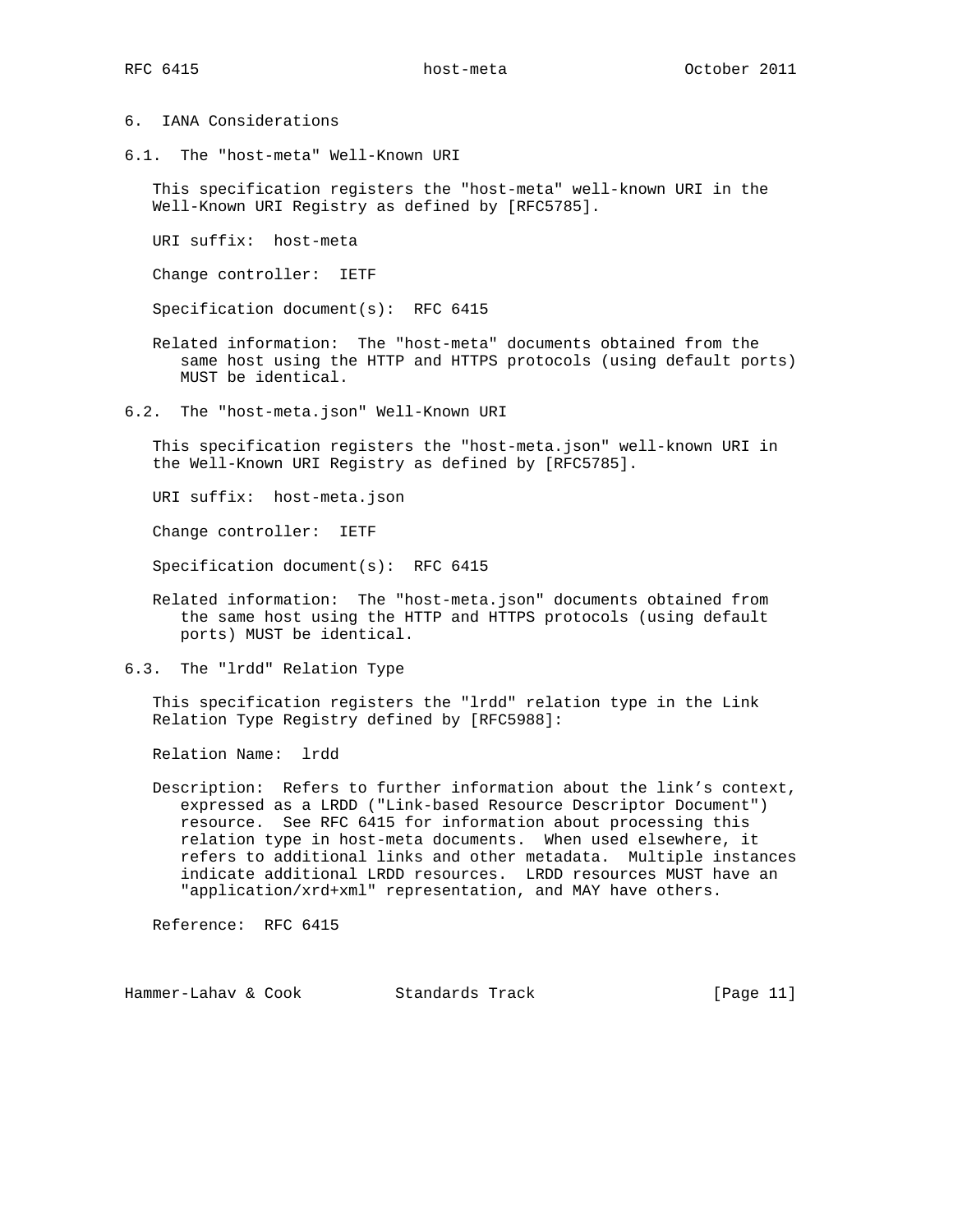Appendix A. JRD Document Format

 The JRD document format -- a general-purpose XRD 1.0 representation -- uses the JavaScript Object Notation (JSON) format defined in [RFC4627]. JRD uses the same elements and processing rules described in Section 3.1. The JRD format is designed to include the same base functionality provided by the XML format, with the exception of extensibility, as extensibility is beyond the scope of this specification.

 The client MAY request a JRD representation using the HTTP "Accept" request header field with a value of "application/json". The server MUST include the HTTP "Content-Type" response header field with a value of "application/json". Any other "Content-Type" value (or lack thereof) indicates that the server does not support the JRD format.

 Alternatively, the client MAY request a JRD representation by requesting the "host-meta.json" well-known document, by making a GET request for "/.well-known/host-meta.json", following the same process used for "/.well-known/host-meta". If the server does not support serving a JRD representation at this location, the server MUST respond with an HTTP 404 (Not Found) status code.

XRD elements are serialized into a JSON object as follows:

- o The XML document declaration and "XRD" element are discarded.
- o The "Subject" element is included as a name/value pair with the name 'subject', and value included as a string.
- o The "Expires" element is included as a name/value pair with the name 'expires', and value included as a string.
- o "Alias" elements are included as a single name/value pair with the name 'aliases', and value a string array containing the values of each element in order.
- o "Property" elements are included as a single name/value pair with the name 'properties', and value an object with each element included as a name/value pair with the value of the "type" attribute as name, and element value included as a string value. The values of properties with empty values (i.e., using the REQUIRED "xsi:nil='true'" attribute) are included as null. If more than one "Property" element is present with the same "type" attribute, only the last instance is included.

Hammer-Lahav & Cook Standards Track [Page 12]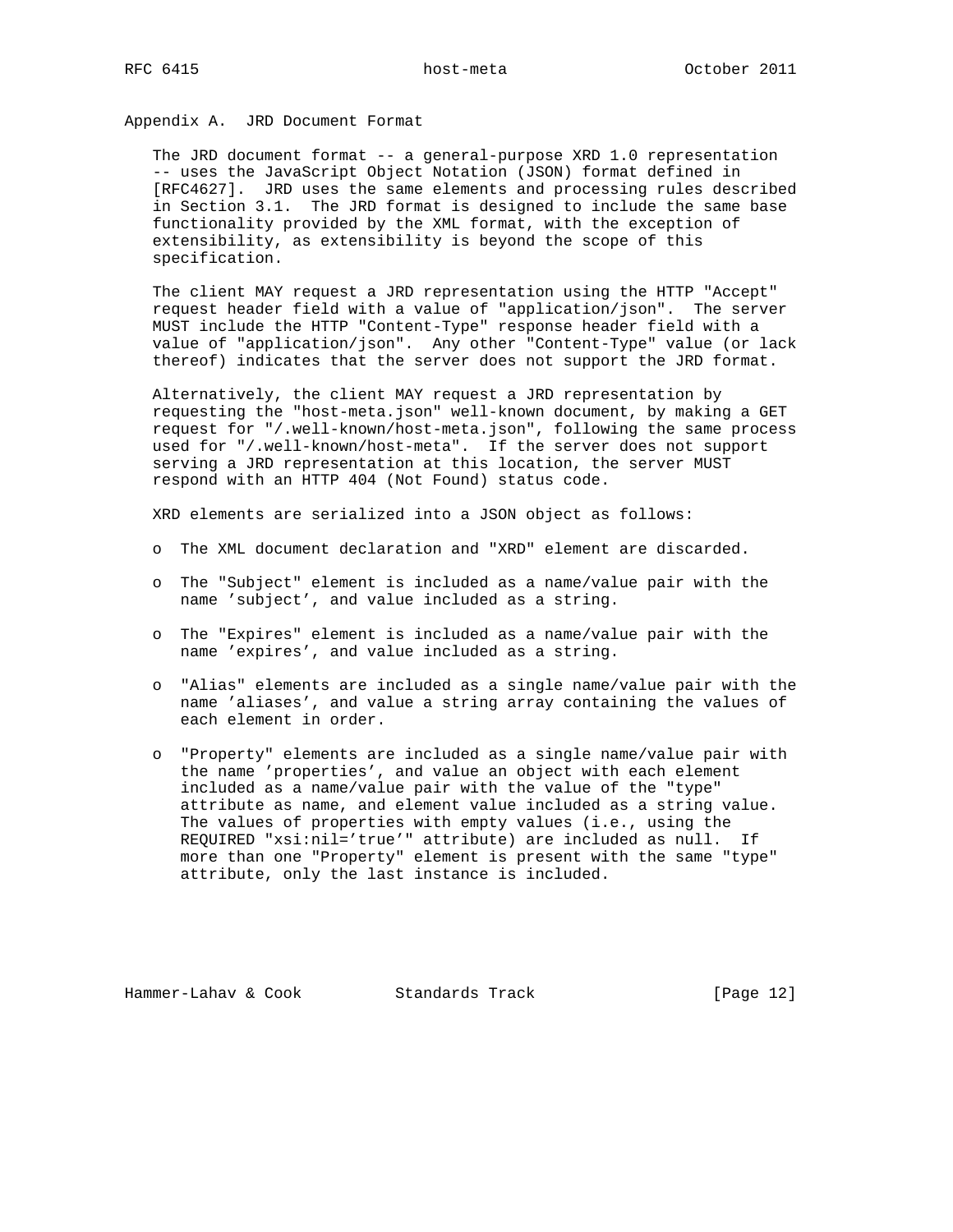- o "Link" elements are included as a single name/value pair with the name 'links', and value an array with each element included as an object. Each attribute is included as a name/value pair with the attribute name as name, and value included as a string.
- o "Link" child "Property" elements are included using the same method as XRD-level "Property" elements using a name/value pair inside the link object.
- o "Link" child "Title" elements are included as a single object with the name 'titles', and value an object with each element included as a name/value pair with the value of the "xml:lang" attribute as name, and element value included as a string value. The names of elements without an "xml:lang" attribute are added with the name 'default'. If more than one "Title" element is present with the same (or no) "xml:lang" attribute, only the last instance is included.
- o The conversion of any other element is left undefined.

For example, the following XRD document...

```
 <?xml version='1.0' encoding='UTF-8'?>
 <XRD xmlns='http://docs.oasis-open.org/ns/xri/xrd-1.0'
     xmlns:xsi='http://www.w3.org/2001/XMLSchema-instance'>
```

```
 <Subject>http://blog.example.com/article/id/314</Subject>
 <Expires>2010-01-30T09:30:00Z</Expires>
```

```
 <Alias>http://blog.example.com/cool_new_thing</Alias>
 <Alias>http://blog.example.com/steve/article/7</Alias>
```

```
 <Property type='http://blgx.example.net/ns/version'>1.2</Property>
 <Property type='http://blgx.example.net/ns/version'>1.3</Property>
 <Property type='http://blgx.example.net/ns/ext' xsi:nil='true' />
```

```
 <Link rel='author' type='text/html'
      href='http://blog.example.com/author/steve'>
   <Title>About the Author</Title>
   <Title xml:lang='en-us'>Author Information</Title>
   <Property type='http://example.com/role'>editor</Property>
 </Link>
 <Link rel='author' href='http://example.com/author/john'>
```

```
 <Title>The other guy</Title>
   <Title>The other author</Title>
 </Link>
```

```
Hammer-Lahav & Cook Standards Track [Page 13]
```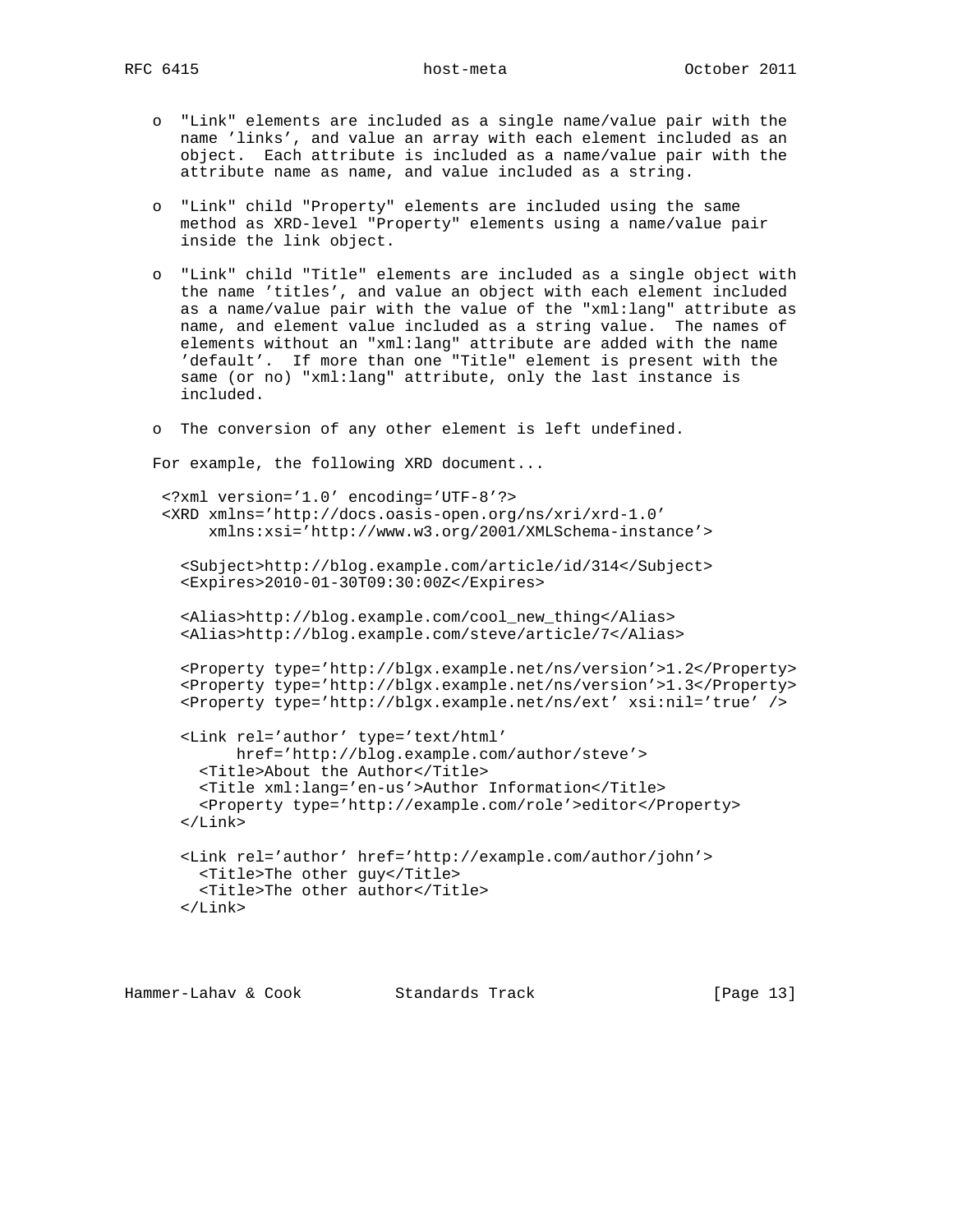```
 <Link rel='copyright'
              template='http://example.com/copyright?id={uri}' />
    \langle / XRD\rangle ...is represented by the following JRD document:
     {
       "subject":"http://blog.example.com/article/id/314",
       "expires":"2010-01-30T09:30:00Z",
       "aliases":[
         "http://blog.example.com/cool_new_thing",
         "http://blog.example.com/steve/article/7"],
       "properties":{
         "http://blgx.example.net/ns/version":"1.3",
         "http://blgx.example.net/ns/ext":null
       },
       "links":[
         {
           "rel":"author",
           "type":"text/html",
           "href":"http://blog.example.com/author/steve",
            "titles":{
              "default":"About the Author",
              "en-us":"Author Information"
           },
            "properties":{
              "http://example.com/role":"editor"
 }
         },
\{ "rel":"author",
            "href":"http://example.com/author/john",
            "titles":{
             "default":"The other author"
           }
         },
\left\{ \begin{array}{c} \end{array} \right. "rel":"copyright",
           "template":"http://example.com/copyright?id={uri}"
         }
       ]
     }
```
Hammer-Lahav & Cook Standards Track [Page 14]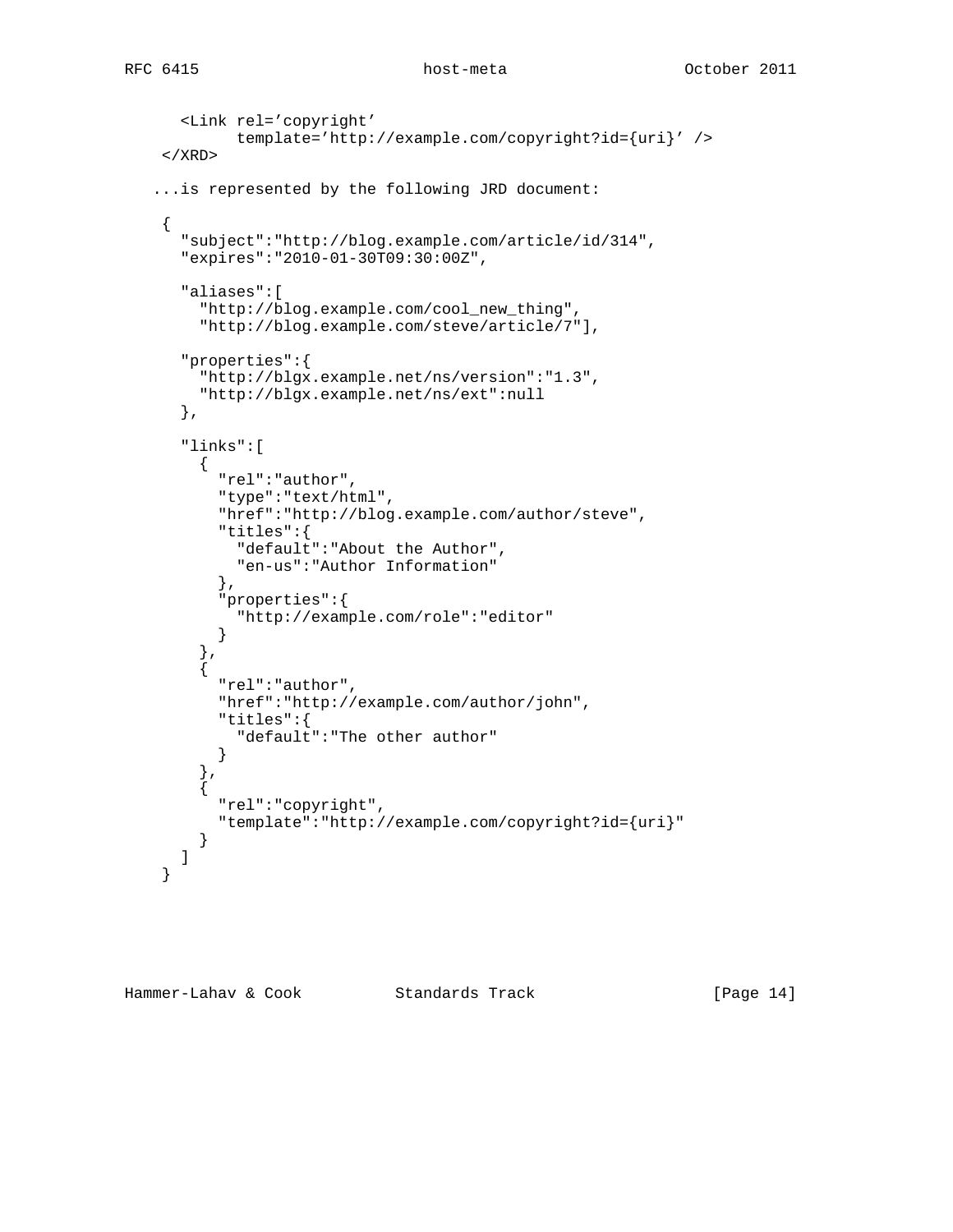Note that the "Subject" and "Alias" elements are NOT RECOMMENDED in the context of host-meta documents, and are included in the example for completeness only.

Appendix B. Acknowledgments

 The authors would like to acknowledge the contributions of everyone who provided feedback and use cases for this specification -- in particular, Dirk Balfanz, DeWitt Clinton, Eve Maler, Breno de Medeiros, Brad Fitzpatrick, James Manger, Will Norris, Mark Nottingham, John Panzer, Drummond Reed, and Peter Saint-Andre.

Normative References

- [OASIS.XRD-1.0] Hammer-Lahav, E., Ed., and W. Norris, Ed., "Extensible Resource Descriptor (XRD) Version 1.0", November 2010, <http://docs.oasis-open.org/xri/xrd/v1.0/xrd-1.0.html>.
- [RFC2119] Bradner, S., "Key words for use in RFCs to Indicate Requirement Levels", BCP 14, RFC 2119, March 1997.
- [RFC2616] Fielding, R., Gettys, J., Mogul, J., Frystyk, H., Masinter, L., Leach, P., and T. Berners-Lee, "Hypertext Transfer Protocol -- HTTP/1.1", RFC 2616, June 1999.
- [RFC2818] Rescorla, E., "HTTP Over TLS", RFC 2818, May 2000.
- [RFC3986] Berners-Lee, T., Fielding, R., and L. Masinter, "Uniform Resource Identifier (URI): Generic Syntax", STD 66, RFC 3986, January 2005.
- [RFC4627] Crockford, D., "The application/json Media Type for JavaScript Object Notation (JSON)", RFC 4627, July 2006.
- [RFC5234] Crocker, D., Ed., and P. Overell, "Augmented BNF for Syntax Specifications: ABNF", STD 68, RFC 5234, January 2008.
- [RFC5785] Nottingham, M. and E. Hammer-Lahav, "Defining Well-Known Uniform Resource Identifiers (URIs)", RFC 5785, April 2010.
- [RFC5988] Nottingham, M., "Web Linking", RFC 5988, October 2010.

Hammer-Lahav & Cook Standards Track [Page 15]